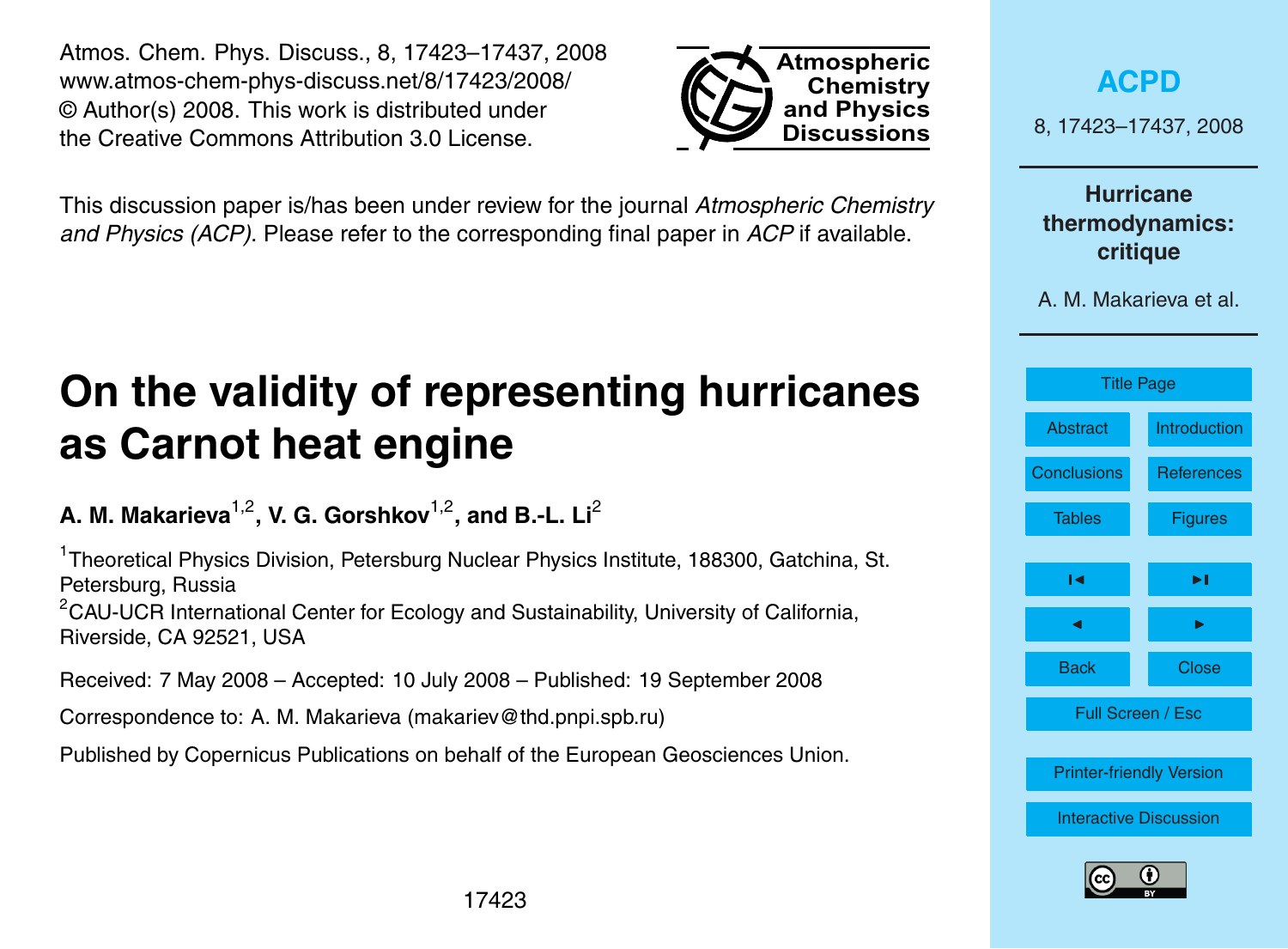### <span id="page-1-0"></span>**Abstract**

It is argued, on the basis of detailed critique of published literature, that the existing thermodynamic theory of hurricanes, where it is assumed that the hurricane power is formed due to heat input from the ocean, is not physically consistent, as it comes in

<sup>5</sup> conflict with the first and second laws of thermodynamics. A quantitative perspective of describing hurricane energetics as that of an adiabatic atmospheric process occurring at the expense of condensation of water vapor that creates drop of local air pressure, is outlined.

### **1 Introduction**

- 10 [W](#page-13-0)ind velocities in hurricanes and tornadoes reach 30–120ms<sup>-1</sup> [\(Businger and](#page-13-0) [Businger,](#page-13-0) [2001\)](#page-13-0). The question of how solar energy absorbed by the planetary surface is ultimately transformed into kinetic energy of air masses has long puzzled scientists [\(Lorenz,](#page-14-0) [1967\)](#page-14-0). Regarding hurricanes, that admittedly remain a geophysical enigma, it was proposed that the ultimate source of their dynamic power might be heat input <sup>15</sup> from the ocean [\(Emanuel,](#page-13-0) [1991,](#page-13-0) [2003,](#page-13-0) [2006;](#page-13-0) [Holland,](#page-14-0) [1997\)](#page-14-0) and that the hurricane represents a Carnot thermodynamic engine. Briefly, according to the Bernoulli equation, acceleration of air masses under adiabatic conditions leads to their cooling. If the acceleration occurs along the isothermic oceanic surface, and no drop of air temperature is observed, this means that there is a heat input from the ocean. This heat input
- <sup>20</sup> is thought to be partly transformed into the kinetic energy of air masses and partly lost to space (heat sink) via radiation of the greenhouse components of the upper atmosphere, the latter being colder than the oceanic surface.

Here we analyze several fundamental physical aspects of this approach. First, in thermodynamic engines the value of heat input is set externally and quantitatively de-

<sup>25</sup> termines all processes within the engine. In the process of isothermal acceleration of air masses over the oceanic surface the value of presumed oceanic heat input is re-

# **[ACPD](http://www.atmos-chem-phys-discuss.net)**

8, 17423–17437, 2008

**Hurricane thermodynamics: critique**



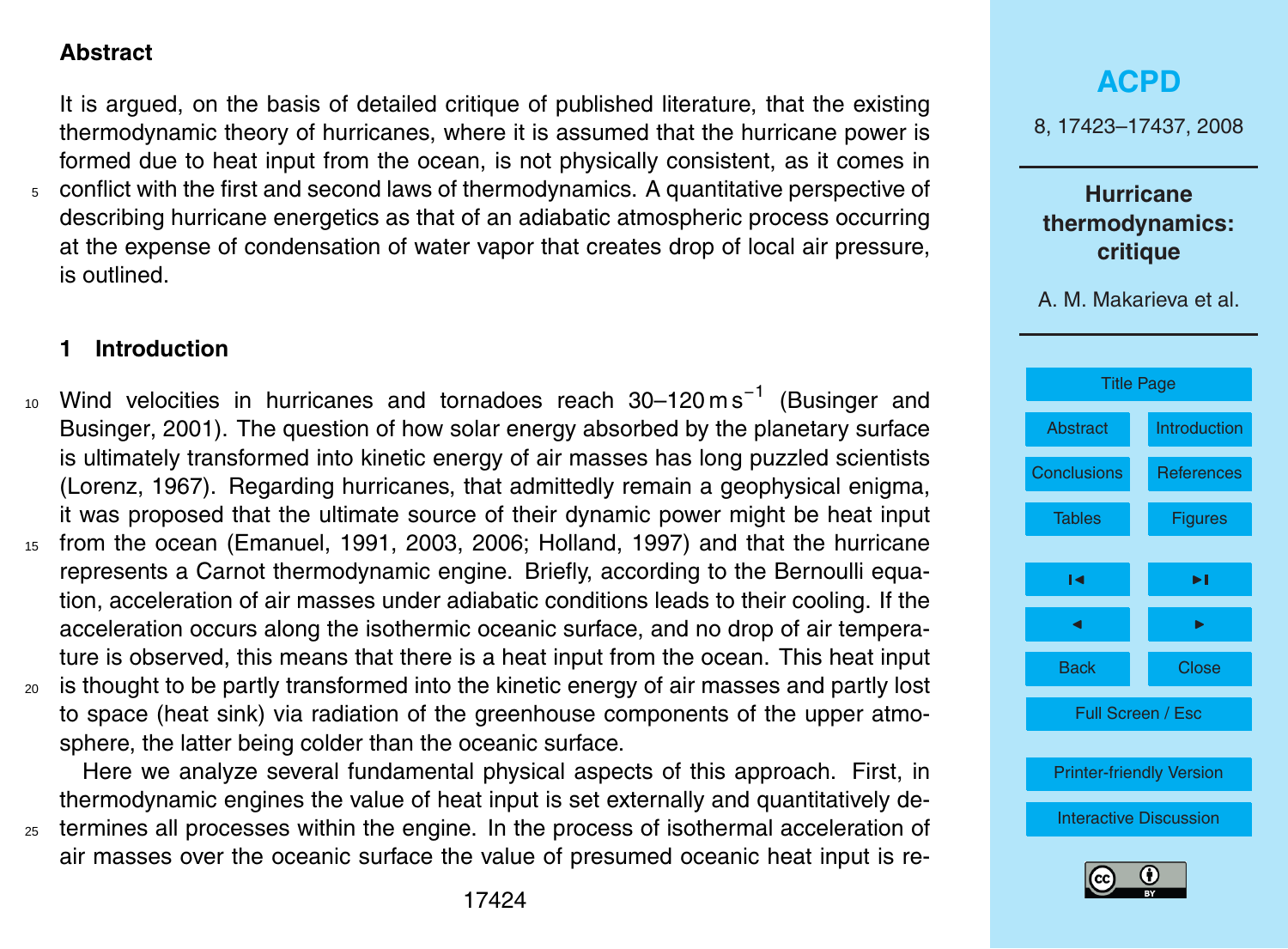<span id="page-2-0"></span>lated to wind velocity. In order that wind velocity could be numerically predicted (the main target of hurricane's theory) from the value of heat input, the latter should be determined independently. However, independent physical determinants of oceanic heat input are lacking. Second, at sufficiently high velocities the dynamic power devel-

- $5$  oped per unit planetary surface within the area occupied by the hurricane exceeds the power of absorbed solar radiation (the latter equal to the heat flux released into space) by many times. Since the power of thermal radiation into space is, via radiative equilibrium, linked to the temperature of the upper atmosphere, in order to release this power into space via thermal radiation one would need atmospheric temperatures greatly ex-
- 10 ceeding the global mean surface temperature (+15°C) and the effective temperature of the planet (−18◦C). This would imply heat transfer from a cooler object (oceanic surface) to a warmer object (the radiating upper atmosphere), which is impossible. Finally, the assumption that high wind speeds in hurricanes are due to the heat input from the ocean leaves one to seek for different physical mechanisms allowing for the even
- <sup>15</sup> higher wind speeds observed in tornadoes that develop over the land surface. Could not these high-speed wind structures have a single physical cause? We explore these and related issues and provide a theoretical perspective of quantitatively accounting for hurricanes and tornadoes as adiabatic dynamic processes driven by phase transitions from gas to liquid (water vapor condensation) in the atmosphere.

### <sup>20</sup> **2 Hurricane energetics and laws of thermodynamics**

According to the first law of thermodynamics, work *A* performed by thermodynamic engines that receive heat ∆*Qs>*0 at temperature *T<sup>s</sup>* and lose heat ∆*Q*0*>*0 at temperature  $\mathcal{T}_0$ , is equal to

$$
A = \Delta Q_s - \Delta Q_0, \quad T_s > T_0. \tag{1}
$$

# **[ACPD](http://www.atmos-chem-phys-discuss.net)**

8, 17423–17437, 2008

### **Hurricane thermodynamics: critique**



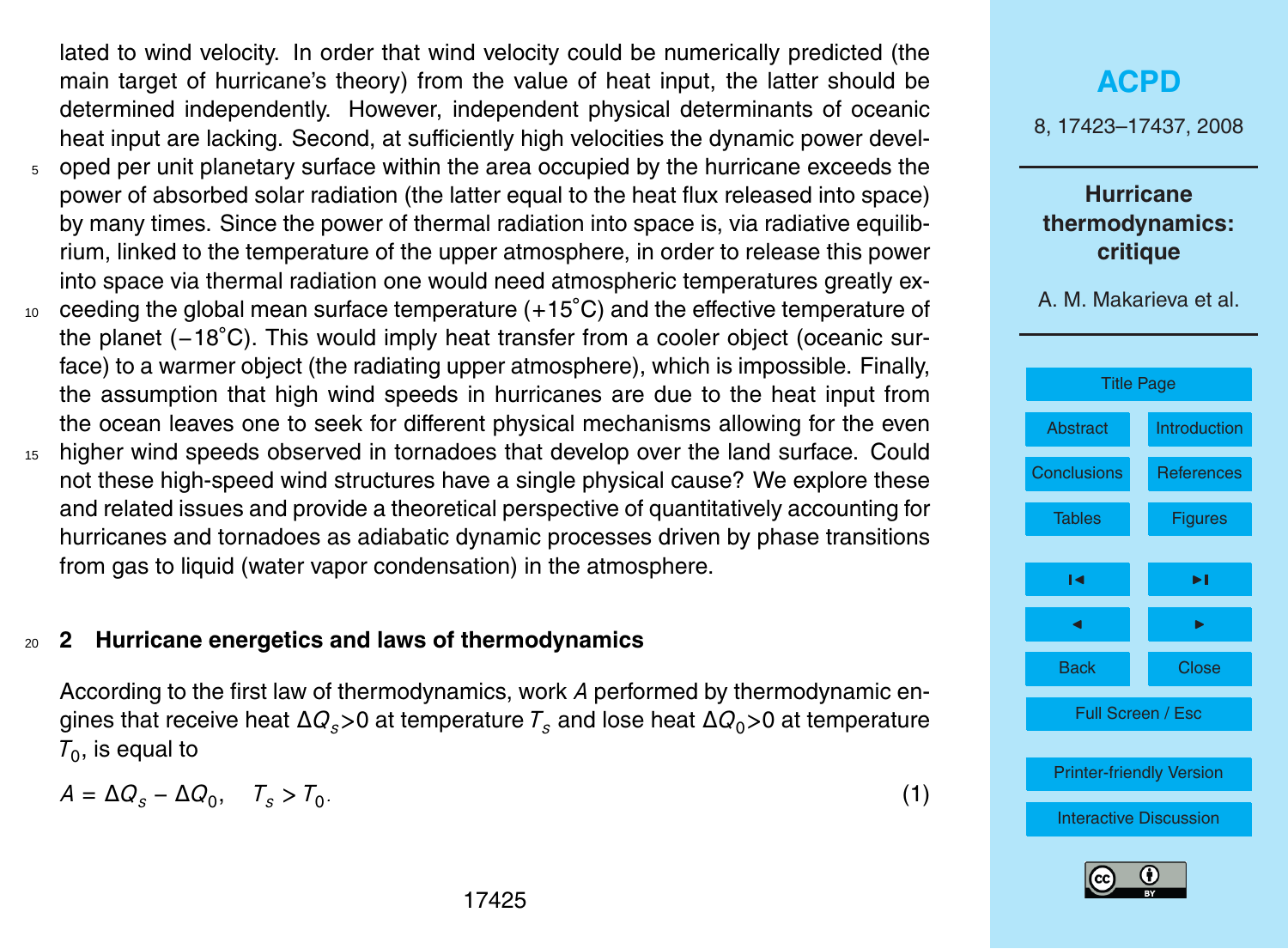<span id="page-3-0"></span>The second law of thermodynamics relates  $ΔQ_s$  and  $ΔQ_0$  to temperatures  $\mathcal{T}_s$  and  $\mathcal{T}_0$ in the reversible heat engines as

$$
|\Delta S| \equiv \frac{\Delta Q_s}{T_s} = \frac{\Delta Q_0}{T_0}, \qquad \Delta Q_0 = \frac{T_0}{T_s} \Delta Q_s. \tag{2}
$$

From the first and second laws of thermodynamics we have:

$$
A = \frac{T_s - T_0}{T_s} \Delta Q_s, \quad \varepsilon \equiv \frac{A}{\Delta Q_s} = \frac{T_s - T_0}{T_s} < 1. \tag{3}
$$

The magnitude of *ε*, which is the efficiency of Carnot's reversible heat cycle, determines the maximum possible efficiency at which work can be produced in reversible heat engines. Inside real engines there are always irreversible heat losses on friction; their efficiency is invariably lower than *ε* (Eq. 3). Work produced by heat engines <sup>10</sup> can be converted to potential energy of chemical or gravitational nature, or it can be transformed into practically non-dissipating kinetic energy like, for example, the kinetic energy of satellites rotating around the Earth, and stored in these forms. Or it can dissipate with the release of an amount of heat equal to *A*, but this can only occur outside the work-producing heat engine.

<sup>15</sup> The amount of heat released in the course of dissipation of work *A* is unrelated to the amount of heat ∆*Q<sup>s</sup>* consumed by the heat engine from the heat source. When work *A* is identified with ∆*Q<sup>s</sup>* or if ∆*Q<sup>s</sup>* is interpreted as the sum of ∆*Q<sup>s</sup>* and *A*, the first (Eq. [1\)](#page-2-0) or second (Eq. 2), (Eq. 3) laws of thermodynamics are violated. This is the main physical inconsistency of the existing theoretical accounts of hurricanes.

<sup>20</sup> Indeed, as is shown below, in the works of [Emanuel](#page-13-0) [\(1986,](#page-13-0) [1991,](#page-13-0) [1995\)](#page-13-0) it is assumed that ∆*Qs*=*A*, which means that *ε*=1, see Eq. (3). Consequently, in these cases either  $\Delta Q_{0}$ =0, or  ${\cal T}_{0}$ =0. If  ${\cal T}_{0}/{\cal T}_{s}$ =2/3, as it is assumed in the works of [Emanuel](#page-13-0) [\(1986,](#page-13-0) [1991,](#page-13-0) [1995,](#page-13-0) [2003,](#page-13-0) [2005,](#page-13-0) [2006\)](#page-13-0), then from the second equality in Eq. (Eq. 2) and the condition  $\Delta Q_0$ =0 it follows that  $\Delta Q_s$ =0 and *A*=0, i.e. the heat engine does not exist.

<sup>25</sup> If, on the other hand, one assumes that the heat that forms in the course of dissi[p](#page-13-0)ation of work *A* can be added to heat ∆*Q<sup>s</sup>* , as it is done in the works of [Bister and](#page-13-0)



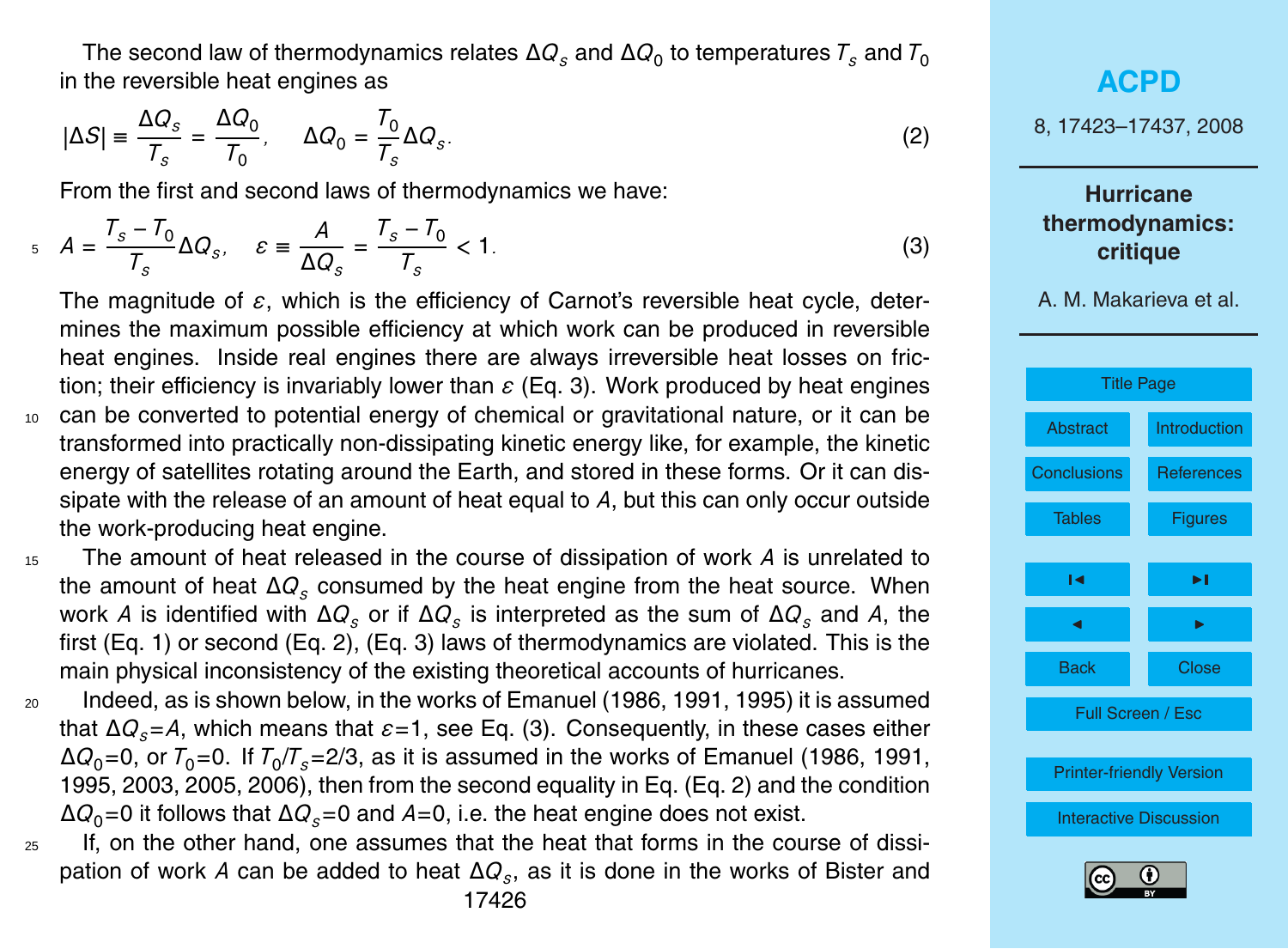<span id="page-4-0"></span>[Emanuel](#page-13-0) [\(1998\)](#page-13-0) and [Emanuel](#page-13-0) [\(2003,](#page-13-0) [2005,](#page-13-0) [2006\), then, instead of Eq.](#page-13-0) [\(1\)](#page-2-0)[, we have](#page-13-0)

$$
A = \frac{T_s - T_0}{T_s} (\Delta Q_s + A), \quad A = \frac{T_s - T_0}{T_0} \Delta Q_s.
$$
 (4)

This rel[at](#page-13-0)ionship, that is explicitly present in the above papers, can be written in the following form

$$
A = \Delta Q_s - \Delta Q_0 + \varepsilon A, \quad \varepsilon \equiv \frac{T_s - T_0}{T_s} \approx \frac{2}{3}.
$$
 (5)

which makes it clear that Eq. (4) comes in conflict with the first law of thermodynam-ics, Eq. [\(1\)](#page-2-0). Generally, the very appearance of the multiplier  $(T_s-T_0)/T_0$  in the second expression of Eq. (4) should have raised concerns in a physicist (see, e.g., [Emanuel,](#page-13-0) [2006\)](#page-13-0): temperature  $T_0$ < $T_s$  can be chosen such that  $(T_s-T_0)$ > $T_0$ , so that  $A$ > $\Delta Q_s$ ; be-

<sup>10</sup> sides, at  $T_0 \rightarrow 0$  we have  $A \rightarrow \infty$ . These cases are extreme manifestations of the violation of the first law of thermodynamics.

#### **3 Specific critique**

- 3.1 Calculating heat input from the horizontal difference in the values of thermodynamic atmospheric parameters
- <sup>15</sup> The work of [Emanuel](#page-13-0) [\(1991\)](#page-13-0) on the theory of hurricanes summarizes much of the previous work. We start with the analysis of this paper to specifically point out where the assumption ∆*Qs*=*A* was made. In Sect. 3.2 it is shown where the assumption  $\epsilon(\Delta Q_s+A)=A$  was made in subsequent works. Everywhere below numbers of formulae taken from the work of [Emanuel](#page-13-0) [\(1991\)](#page-13-0) are preceded by "E".
- <sup>20</sup> Formula (E15) is, according to [Emanuel](#page-13-0) [\(1991\)](#page-13-0), obtained by integrating the Bernoulli Eq. (E1)

$$
d\left(\frac{1}{2}|\mathbf{V}|^2\right) + d(gz) + \alpha d\rho + \mathbf{F}d\mathbf{I} = 0
$$
 (E1)

**[ACPD](http://www.atmos-chem-phys-discuss.net)** 8, 17423–17437, 2008 **Hurricane thermodynamics: critique** A. M. Makarieva et al. [Title Page](#page-0-0) [Abstract](#page-1-0) [Introduction](#page-1-0) [Conclusions](#page-11-0) [References](#page-13-0) Tables Figures  $\sim$  J  $\sim$ **J** I I I I Back Close Full Screen / Esc [Printer-friendly Version](http://www.atmos-chem-phys-discuss.net/8/17423/2008/acpd-8-17423-2008-print.pdf) [Interactive Discussion](http://www.atmos-chem-phys-discuss.net/8/17423/2008/acpd-8-17423-2008-discussion.html)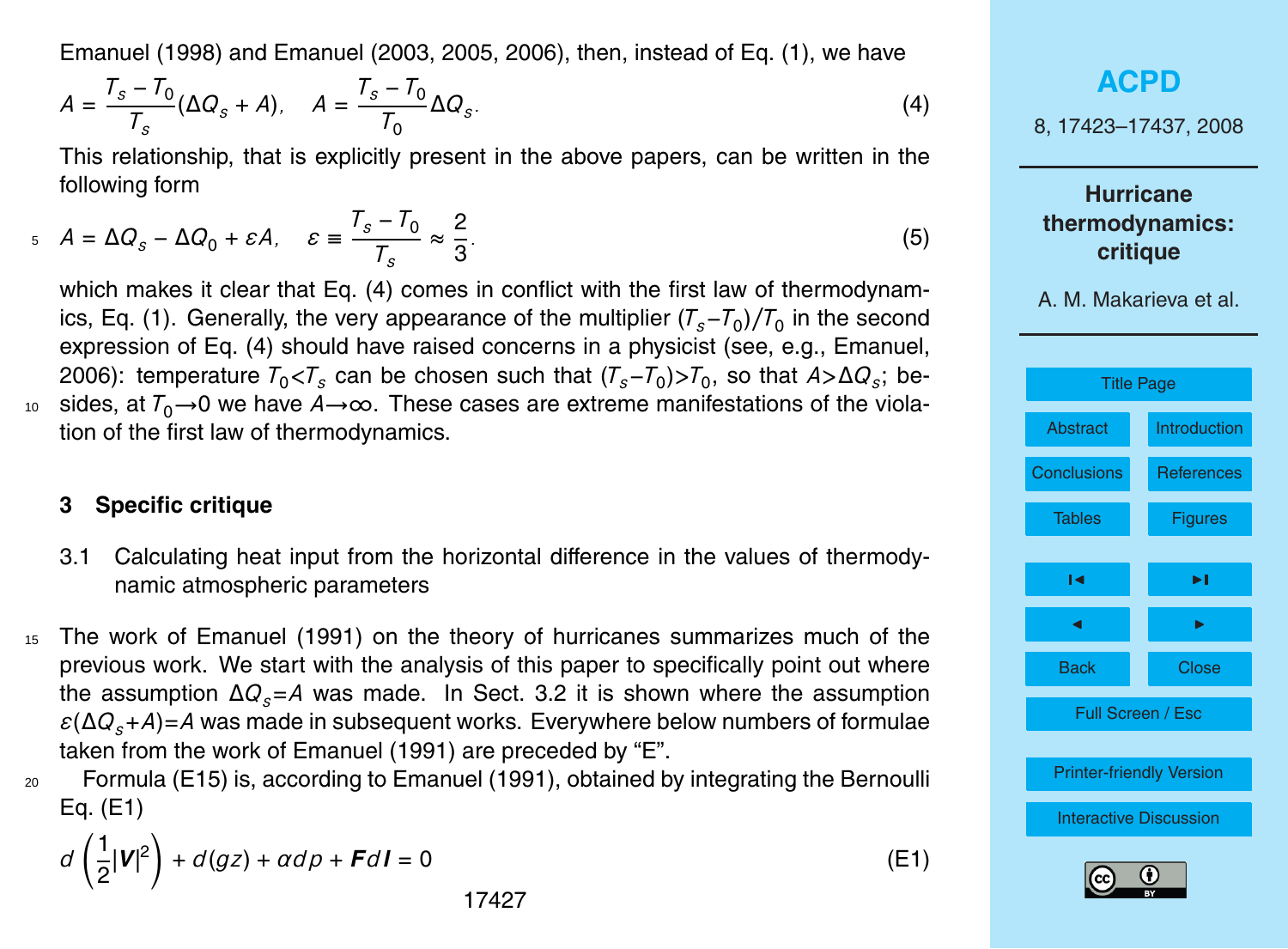(where *V* is velocity vector, *g* is acceleration of gravity, *z* is height, *F* is turbulent friction forces, *l* is streamline vector, *α*≡1/*ρ*, *p* is pressure, *ρ* is gas mass density) along the horizontal (*z*=0) streamline *ac* from the outer environment (*a*) to hurricane center (*c*). Formula (E15) does not contain squared velocity  $V^2$ , which is present in the Bernoulli

- <sup>5</sup> Eq. (E1) and, as such, corresponds to the equality between work of turbulent friction forces  $\oint$  *Fd* **l** and work of pressure gradient forces A. Work of turbulent friction forces on the other parts of the trajectory of air masses is considered to be negligible (see p. 185, third paragraph from bottom in the work of Emanuel, 1991), i.e.  $\oint \bm{F} d\bm{l} = \int_a^c \bm{F} d\bm{l}$ . Already from Eq. (E15) it can be concluded that hurricane cannot exist: pressure gradient forces <sup>10</sup> are exactly compensated by turbulent friction forces *F*, only in this case velocity *V*=0
- can be dropped from Eq. (E15). In the result, Eq. (E15) can be written as

$$
A = \int_{a}^{c} F dI = -\int_{a}^{c} \alpha d\rho = RT_{s} \ln \frac{p_{a}}{p_{c}} \approx \alpha_{s} \Delta \rho.
$$
 (E15)

Here  $p_a$  and  $p_c$  is atmospheric pressure in the center of the hurricane and outside the hurricane, respectively, ∆*p*≡*pa*−*p<sup>c</sup>* , *T<sup>s</sup>* is surface temperature, low index *s* refers to surface values of all variables, *R* is mass-specific gas constant (*R*≡*R*univ*/M<sup>d</sup>* <sup>15</sup> ,

*M<sub>d</sub>*=29 g mol<sup>−1</sup>, *R*<sub>univ</sub>=8.3 J mol<sup>−1</sup> K<sup>−1</sup>).

Z*c*

Joint consideration of Eq. (E15) and the following formulae of Emanuel (1991)

$$
\oint T dS = \oint F dI,\tag{E4}
$$

$$
\varepsilon T_s \Delta S = \oint F dI \tag{E11}
$$

<sup>20</sup> (where integration is again made over the closed trajectory of air movement, *S* is entropy), in the view of Eq. [\(1\)](#page-2-0) and Sect. 3.4 in this paper yields *ε*=1

$$
\Delta Q_{s} - \Delta Q_{0} = \varepsilon \Delta Q_{s} = \oint F dI = \int_{a}^{c} F dI = A, \text{ i.e., } \varepsilon = 1, \text{ as}
$$

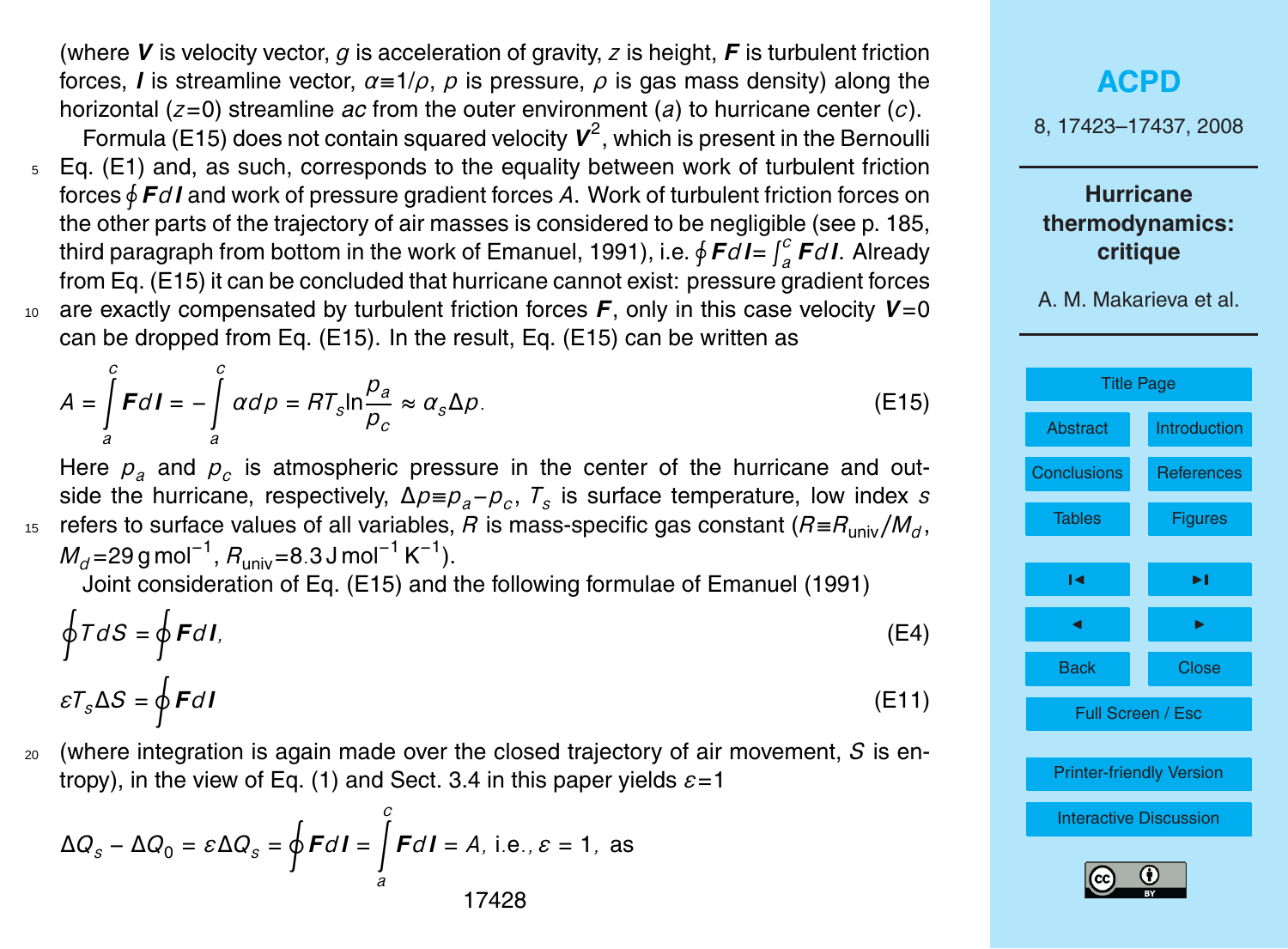<span id="page-6-0"></span> $\Delta Q_s$  =  $T_s \Delta S$ ,  $\Delta Q_0$  =  $T_0 \Delta S$ ,  $\Delta Q_0$  = 0, see Sect. 3.4.

At *ε*=1 Formulae (E16) and (E7),

$$
\varepsilon T_s \Delta S = RT_s \ln \frac{p_a}{p_c} \tag{E16}
$$

(in Eq. E16 the last term was dropped due to its negligibly small magnitude, as esti-<sup>5</sup> mated by [Emanuel,](#page-13-0) [1991\)](#page-13-0),

$$
T_s \Delta S = RT_s \ln \frac{p_a}{p_c} + L_v (q_c - q_a). \tag{E7}
$$

where  $q_a$  and  $q_c$  are the mass shares of water vapor in the atmosphere outside the hurricane and in the hurricane center, respectively, *L<sup>v</sup>* is the mass-specific heat of vaporization, yield

*L*<sub>*v*</sub></sub> $(q_c - q_a) = 0$ *.* 

This means that the flux of latent heat from the ocean to the atmosphere is zero. Taking this result into account and recalling that in the work of [Emanuel](#page-13-0) [\(1991\)](#page-13-0) it is assumed that the process along streamline *ac* is isothermic, ∆*T* =0, one obtains from Eqs. (E15) and (E2)

$$
dQ = T dS = c_p dT + d(L_v q) - \alpha d\rho, \tag{E2}
$$

that

$$
\Delta Q_s \equiv T_s \Delta S = \alpha_s \Delta p = A.
$$

To summarize, the observed mechanical work *A* of the hurricane is equated to heat increment ∆*Q<sup>s</sup>* . This comes in conflict with the first and second laws of thermodynamics,  $20$  Eqs. [\(1–](#page-2-0)[3\)](#page-3-0), at  $T_0 > 0$ .

### **[ACPD](http://www.atmos-chem-phys-discuss.net)**

8, 17423–17437, 2008

**Hurricane thermodynamics: critique**



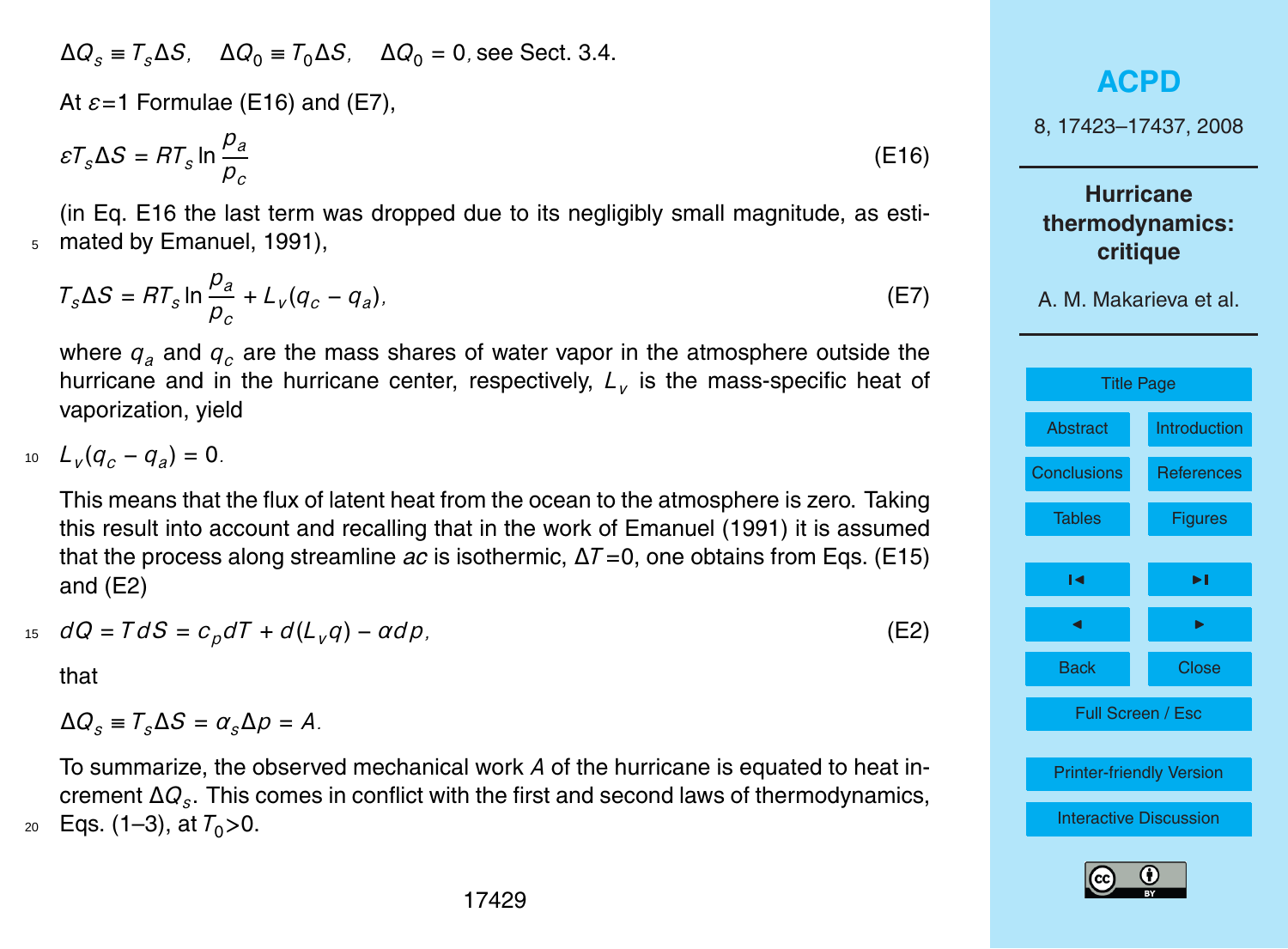### <span id="page-7-0"></span>3.2 Calculating heat input from the vertical difference in the values of thermodynamic atmospheric parameters

In later works, starting from the work of [Emanuel](#page-13-0) [\(1995\)](#page-13-0), the logic of calculations changes. Heat increment ∆*Q<sup>s</sup>* is related not to the horizontal difference between the atmospheric thermodynamic parameters inside and outside the hurricane, but to the vertical difference between the thermodynamic parameters of air in the hurricane and air in the narrow layer above the air-sea interface. Thickness of this transition layer, where all processes are driven by molecular diffusion, is about 50 mm above the water surface. The contribution of processes within this layer to hurricane energy budget is 10 of the order of the ratio between thickness of the transition layer and thickness of atmospheric layer *h*∼10 km where water vapor condensation and the hurricane actually

- take place. This ratio is about 10<sup>-6</sup>, so the microscopic surface layer makes no impact on hurricane energetics.
- In the work of [Emanuel](#page-13-0) [\(1991\)](#page-13-0) the volume difference between the considered layers <sup>15</sup> is not taken into account. The difference in heat increments between the transition layer and the atmosphere is calculated in terms of mass-specific values, i.e. per unit air mass. Air pressures in the atmosphere (*a*) and in the surface layer (*s*) being equal (∆*zp*≡*ps*−*pa*=0), the mass-specific difference of heat increments in these layers, ∆*zQ*, is equal to the difference of their mass-specific enthalpies, which is  $k_s^* − k_a$  in the nota-<sup>20</sup> tions of Emanuel (1995), i.e., according to Eq. (E2) above, it is assumed by Emmanuel (1995) that  $\Delta_z Q = k_s^* - k_a = c_p \Delta_z T + \Delta_z (L_v q)$ . The value of  $\Delta_z Q$  can be in principle calculated from the temperature and absolute humidity differences between the macroscopic layer at the surface and at some height in the atmosphere. However, ∆*zQ* is not related to the horizontal heat increment ∆*xQ*≡∆*Q<sup>s</sup>* and is not related to the horizontal <sup>25</sup> pressure change ∆*xp*≡∆*p*≡*pa*−*p<sup>c</sup>* between the hurricane center and its outer environ-
- ment, ∆*xQ*=∆*<sup>x</sup>* (*Lvq*)−*α*∆*xp* for isothermal process, see Eq. (E2). Substitution of ∆*xQ* by ∆*zQ*=*k* ∗ *<sup>s</sup>*−*k<sup>a</sup>* as applied by [Emanuel](#page-13-0) [\(1991\)](#page-13-0) and used in subsequent works, is not justified.

# **[ACPD](http://www.atmos-chem-phys-discuss.net)** 8, 17423–17437, 2008 **Hurricane thermodynamics: critique** A. M. Makarieva et al. [Title Page](#page-0-0) [Abstract](#page-1-0) [Introduction](#page-1-0) [Conclusions](#page-11-0) [References](#page-13-0) Tables Figures  $\sim$  J  $\sim$ **J** I I I I Back Close Full Screen / Esc [Printer-friendly Version](http://www.atmos-chem-phys-discuss.net/8/17423/2008/acpd-8-17423-2008-print.pdf) [Interactive Discussion](http://www.atmos-chem-phys-discuss.net/8/17423/2008/acpd-8-17423-2008-discussion.html)

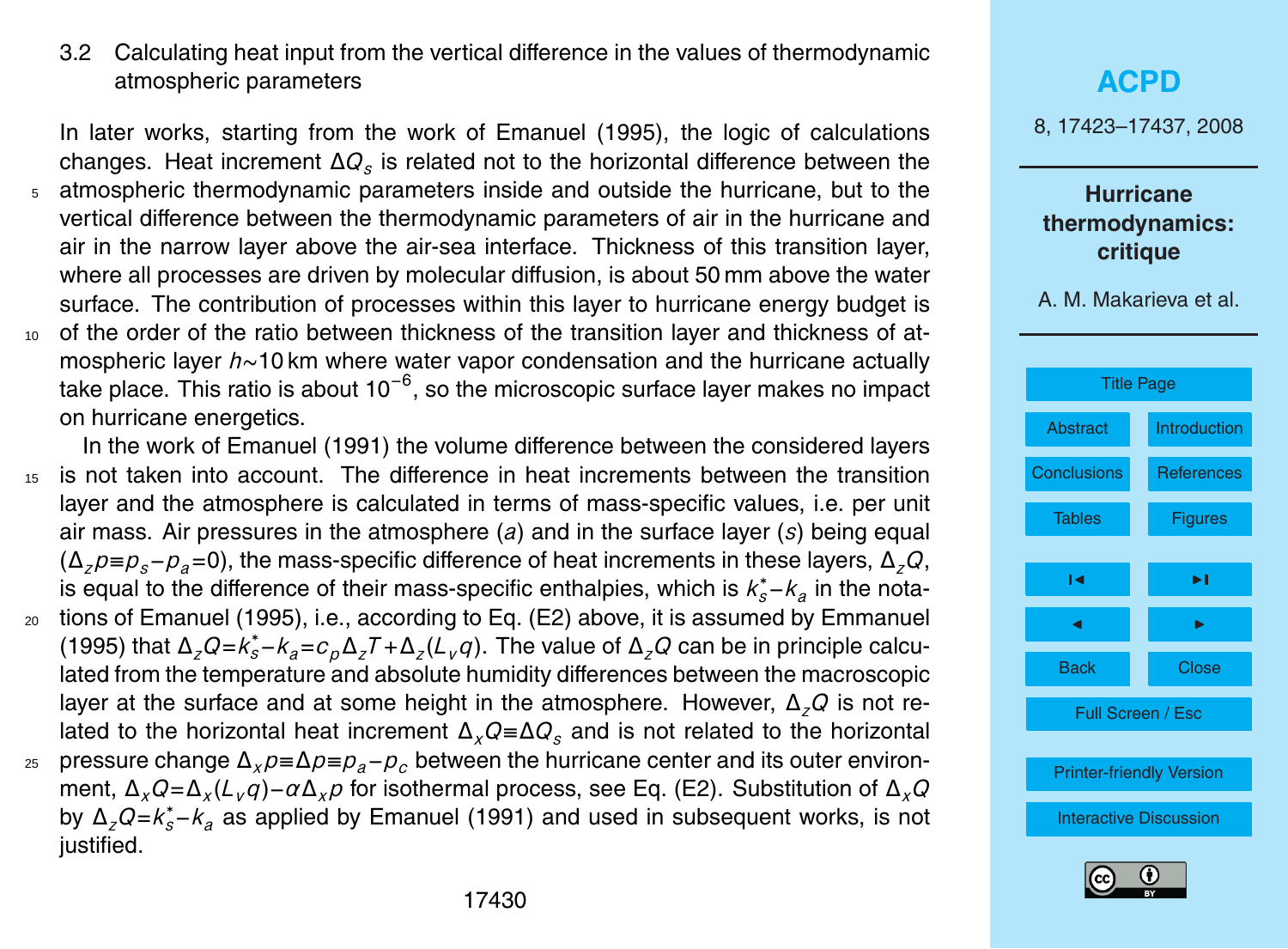<span id="page-8-0"></span>Starting from the work of [Bister and Emanuel](#page-13-0) [\(1998\)](#page-13-0) it is assumed (see Formulae 20 and 21 therein) that the power of mechanical work generation is added to heat input ∆*Q<sup>s</sup>* , so that *A*=*ε*(∆*Qs*+*A*). The interpretation given is that heat formed during dissipation of work *A*, which is equal to work *A* in magnitude, is recirculated within the <sup>5</sup> heat engine, so the greater the dissipative losses, the greater the work. Formula (8) in the work of [Emanuel](#page-13-0) [\(2003\)](#page-13-0) is equivalent to Eq. (4) of the present paper (see also Formulae 5–7 of [Emanuel,](#page-13-0) [2003,](#page-13-0) where 8 is multiplied by *ρV*). As discussed above, this is in conflict with the first law of thermodynamics, where, fundamentally, the magnitude of ∆*Q<sup>s</sup>* stands for the external input of heat into the engine and does not account for  $10<sub>10</sub>$  processes within the engine. A relationship equivalent to Eq. (4) of the present paper is present in the literature starting from the work of [Bister and Emanuel](#page-13-0) [\(1998\)](#page-13-0) including the works of [Emanuel](#page-13-0) [\(2003,](#page-13-0) [2005,](#page-13-0) [2006\)](#page-13-0).

3.3 Estimates of dissipative heating

In the work of [Bister and Emanuel](#page-13-0) [\(1998\)](#page-13-0), which aims to quantify the input of dissipative <sup>15</sup> heating into hurricane energy budget, there is an additional physical problem. It is correctly stated in the paper that "frictional dissipation of kinetic energy ultimately occurs at molecular scales", with molecular friction forces correctly described by Formula (1) of Bister and Emanuel (1998) (BE)

*∂ ∂x<sup>j</sup>*  $\sqrt{ }$ *ν ∂u<sup>i</sup> ∂x<sup>j</sup>*  $\setminus$ *,* (BE1)

where *<sup>ν</sup>* is the molecular kinematic viscosity; *<sup>ν</sup>*∼*umlm*∼10−<sup>5</sup> <sup>m</sup> 2 s −1 <sup>20</sup> , where *<sup>u</sup>m*∼500 m s−<sup>1</sup> is velocity of molecules, *<sup>l</sup>m*∼10−<sup>7</sup> m is the mean free path length of air molecules. It is well-known that molecular kinematic viscosity is 10 $^8$  times smaller than the eddy viscosity *ν<sub>e</sub>*, which in hurricanes is of the order of *ν<sub>e</sub>∼u<sub>z</sub>h*∼10<sup>3</sup> m<sup>2</sup> s<sup>-1</sup>, i.e. *ν/νe*∼10−<sup>8</sup> , where *h*∼10 km is atmospheric scale height, *u<sup>z</sup>* is vertical wind veloc-<sup>25</sup> ity. For this reason the molecular friction forces that correspond to energy dissipation

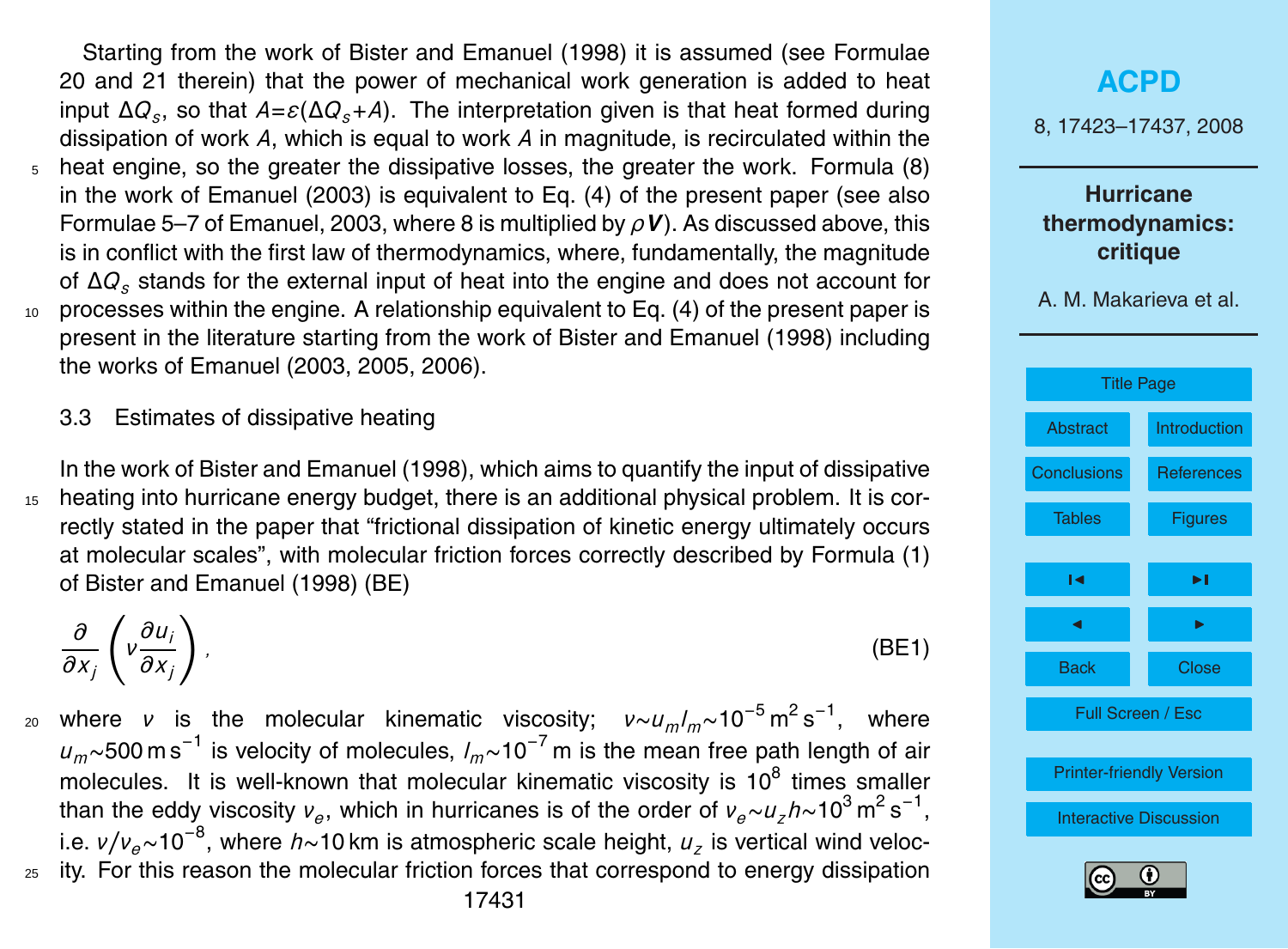<span id="page-9-0"></span>into thermal energy, are by the same amount smaller than the turbulent friction forces, these unrelated to dissipation into the thermal energy of chaotic molecular motion. As far as the linear scale of hurricane velocity change is macroscopic and is of the order of atmospheric height scale *h*, molecular friction forces are of the order of *νu* / *h*<sup>2</sup>. <sup>5</sup> Formula (5) used in the work of [Bister and Emanuel](#page-13-0) [\(1998\)](#page-13-0) is

$$
v\frac{\partial u_i}{\partial x_3}\bigg|_0 = C_D u_i \sqrt{u_1^2 + u_2^2}.
$$
 (BE5)

Hurricane horizontal velocities are of approximately one and the same order of magnitude, *ui*∼*u*1∼*u*2∼*u* and *∂ui/∂x*3∼*uz/h* (*x*3≡*z*), consequently, from Eq. (BE5) we have *ν ∂u<sup>i</sup> ∂x*<sup>3</sup>  $\int_0$  ∼*νu<sub>z</sub>*/*h*∼*C<sub>D</sub>u*<sup>2</sup>. Since *C<sub>D</sub>*∼*u*<sup>2</sup>/*u*<sup>2</sup> and *u<sub>z</sub>*∼*u*<sub>∗</sub> (see, e.g., [Businger and Businger,](#page-13-0)

<sup>10</sup> [2001\)](#page-13-0), we have *ν∼u<sub>z</sub>h*∼10<sup>3</sup> m<sup>2</sup> s<sup>−1</sup>, which means that instead of molecular kinematic viscosity in all subsequent formulae of [Bister and Emanuel](#page-13-0) [\(1998\)](#page-13-0) it is eddy viscosity that is used.

Eddy viscosity and turbulent friction forces characterize transformation of the kinetic energy of large macroscopic eddies into kinetic energy of smaller, yet also macro-<sup>15</sup> scopic, eddies. Eddy viscosity does not describe conversion of kinetic energy to heat; [f](#page-13-0)or this reason it cannot be used in the estimates of dissipative heating (e.g., [Businger](#page-13-0) [and Businger,](#page-13-0) [2001\)](#page-13-0). In the result of the replacement of molecular kinematic viscosity by eddy viscosity in the work of [Bister and Emanuel](#page-13-0) [\(1998\)](#page-13-0) and subsequent papers the magnitude of dissipative heating was overestimated by about 10 $^8$  times.

<sup>20</sup> 3.4 Quantifying heat loss to space

The discussed inconsistencies in the handling of the hurricane's energy budget essentially reflect the inherent theoretical problem of the hurricane-as-heat-engine approach, namely the absence of independent physical determinants of the presumed flux of heat from the ocean to the atmosphere within the hurricane area. This conceptual problem <sup>25</sup> persists independently of the magnitude of wind velocities that are attempted to be

# **[ACPD](http://www.atmos-chem-phys-discuss.net)** 8, 17423–17437, 2008 **Hurricane thermodynamics: critique** A. M. Makarieva et al. [Title Page](#page-0-0) [Abstract](#page-1-0) [Introduction](#page-1-0) [Conclusions](#page-11-0) [References](#page-13-0) Tables **Figures**  $\sim$  J  $\sim$ **J** I I I I Back Close Full Screen / Esc [Printer-friendly Version](http://www.atmos-chem-phys-discuss.net/8/17423/2008/acpd-8-17423-2008-print.pdf) [Interactive Discussion](http://www.atmos-chem-phys-discuss.net/8/17423/2008/acpd-8-17423-2008-discussion.html)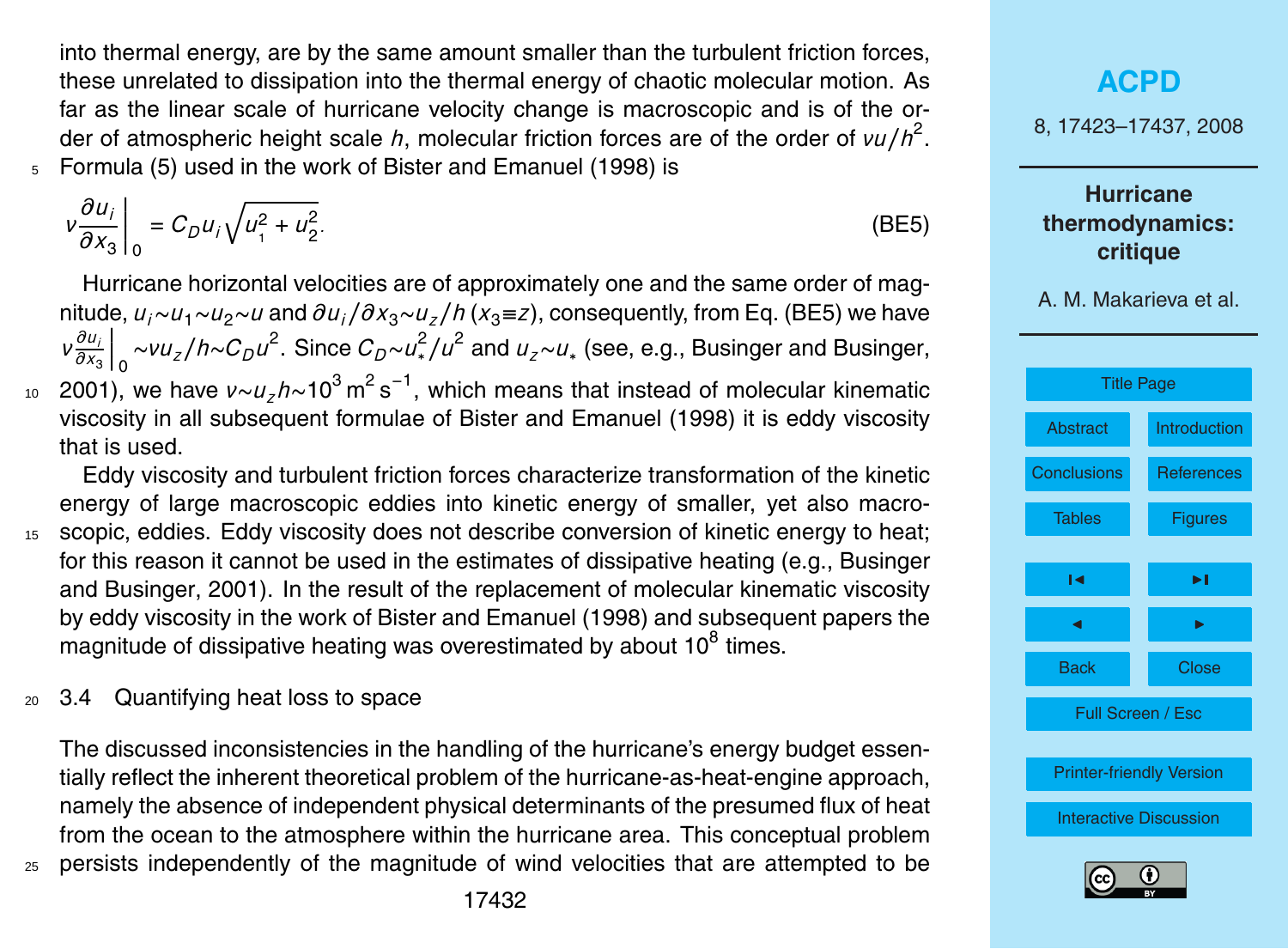<span id="page-10-0"></span>explained. There is, however, an additional quantitative consideration that specifically shows that the high-intensity wind structures as hurricanes cannot represent a Carnot cycle with heat input from the ocean and heat loss to space.

The vertical flux of latent heat (LH) released in the ascending air masses within the hurricane can be estimated as *FLH*=*uz*∆*ρvL<sup>v</sup>* , where ∆*ρ<sup>v</sup>* <sup>5</sup> is change of water vapor mass density over atmospheric scale height *h*. Exponential scale height of water vapor distribution being *hv*∼2 km, we have ∆*ρv*∼*ρ<sup>v</sup>* (i.e. practically all ascending water vapor undergoes condensation). Taking into account that *<sup>L</sup>v*=2*.*4 kJ g−<sup>1</sup> and *<sup>ρ</sup>v*∼50 g m−<sup>3</sup> , at vertical velocity of *<sup>u</sup>z*∼0*.*1 m s−<sup>1</sup> we obtain *<sup>F</sup>LH*∼4×10<sup>3</sup> W m−<sup>2</sup> , i.e., at least 20 times <sup>10</sup> larger a flux than the flux of solar radiation absorbed by the surface in the tropics [\(Hatzianastassiou et al.,](#page-13-0) [2005\)](#page-13-0). This is a conservative estimate, because in intense hurricanes vertical velocities can be much higher than 10 cm s<sup>-1</sup> [\(Samsury and Zipser,](#page-14-0) [1995;](#page-14-0) [Eastin et al.,](#page-13-0) [2005\)](#page-13-0).

- If this latent heat flux or its considerable part had been converted to thermal power <sup>15</sup> in the area occupied by the hurricane, thermal radiation to space from this area would have been by the same magnitude greater than the global mean flux of thermal radiation into space. The latter flux corresponds to brightness temperature  $T_b$ =255 K that is by 33 K lower than the global mean surface temperature  $T_s = 288$  K. As far as, according to Stephan-Boltzmann law, the flux of thermal radiation is proportional to the fourth <sup>20</sup> power of brightness temperature, in such a case thermal radiation to space from areas occupied by hurricanes would have had a mean brightness temperature in excess of  $T<sub>b</sub>×(20)<sup>1/4</sup>~600 K$ . Consequently, the hurricane's power cannot be maintained at the expense of the on-going heat absorption from some external medium like the ocean. This would violate the second law of thermodynamics: in the absence of heat sink,
- <sup>25</sup> thermal energy of the ocean cannot be converted to mechanical work. It follows that in reality hurricane's energy, including kinetic energy of small eddies and the released latent heat, is transported far away from the hurricane area. It further dissipates to thermal radiation and is emitted to space from an area much larger than the one occupied by the hurricane and at a power similar in its order of magnitude to the global mean



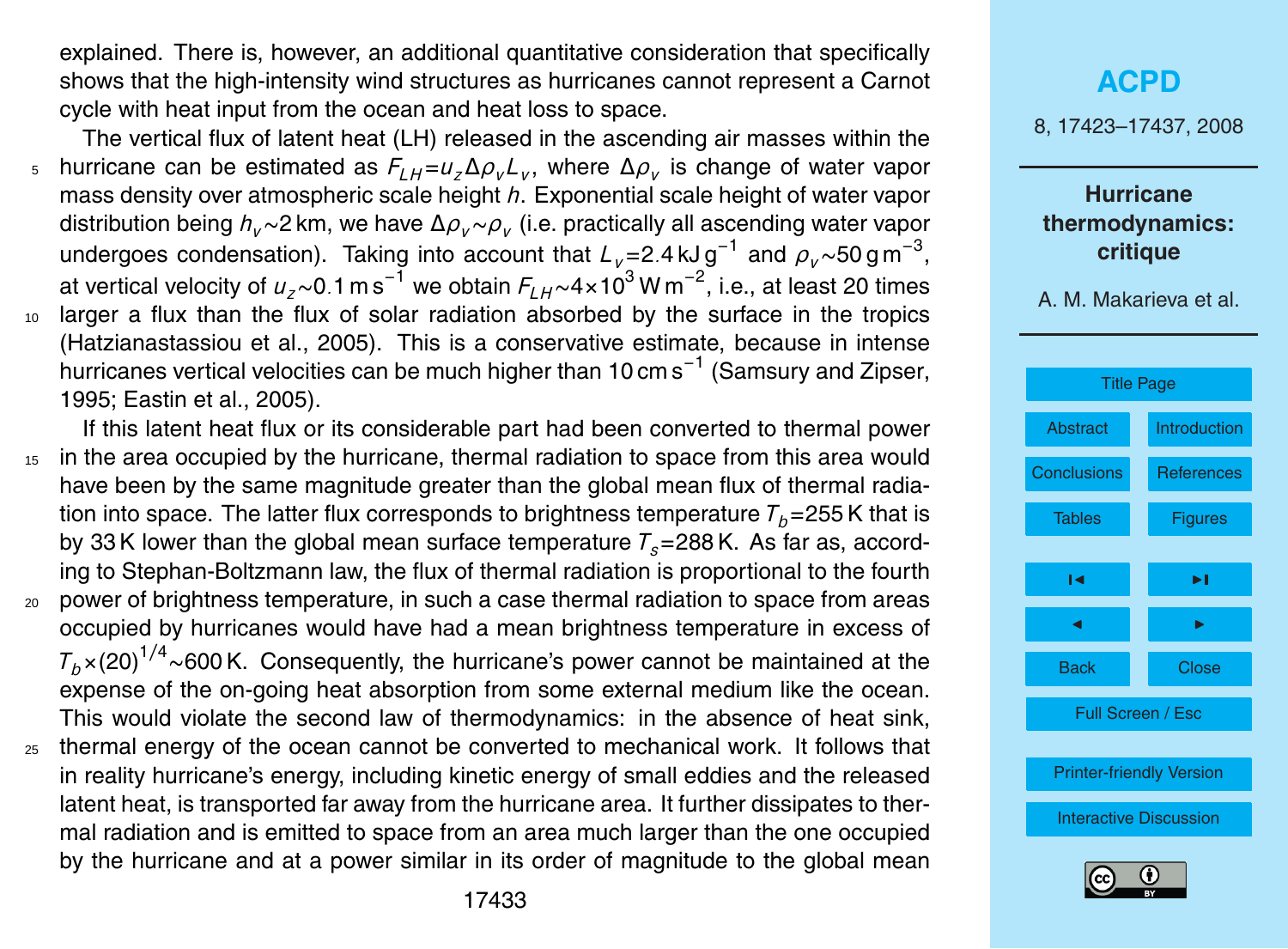<span id="page-11-0"></span>power of the absorbed solar radiation.

#### **4 Discussion**

We have argued that representing hurricanes as Carnot heat engine is not physically consistent. We will now outline a perspective of a quantitative description of hurricanes  $_5$  as adiabatic processes involving gas-liquid phase transitions<sup>1</sup>. Briefly, during condensation, water vapor disappears from the gas phase; in the result, local air pressure drops; this leads to the appearance of the wind-inducing pressure gradient force proportional in magnitude to the amount of water vapor in the atmosphere. The volumespecific store of potential energy responsible for hurricane formation can be thus esti-<sup>10</sup> mated as the value of partial pressure *p<sup>v</sup>* of saturated water vapor. (Vertical distribution of water vapor partial pressure  $p<sub>v</sub>$  departs significantly from the aerostatic equilibrium; at any height  $\rho_{_V}$  is over five times larger than the weight of water vapor column above this height [\(Makarieva et al.,](#page-14-0) [2006;](#page-14-0) [Makarieva and Gorshkov,](#page-14-0) [2007\)](#page-14-0). For this reason practically all water vapor ascending in the hurricanes undergoes condensation, so the  $_{15}$  condensational potential energy coincides with  $\rho_{_V}$  to a good approximation.)

According to Bernoulli's equation, potential energy  $p_{v}$  (Jm<sup>-3</sup>) is transformed to kinetic energy  $\rho\mu_{\rm max}^2/2$  (J m<sup>−3</sup>) of air masses having density  $\rho$  and moving at velocity  $u_{\text{max}}$  as  $p_v = ρ u_{\text{max}}^2/2$ . At  $γ_v ≡ p_v / ρ = 0.02$  at 15˚C or  $γ_v = 0.05$  (at 30˚C) and  $γ_v = 0.09$  (at 40<sup>°</sup>C on land), moist air pressure  $p=10^5$  Pa and  $\rho=1.2$  kg m<sup>-3</sup> we have  $u_{\rm max}=50$  m s<sup>-1</sup> <sub>20</sub> or  $\rm \textit{u}_{max}$ =90 m s<sup>−1</sup> and  $\rm \textit{u}_{max}$ =120 m s<sup>−1</sup>, respectively. These values agree with obser[v](#page-14-0)ations of maximum wind velocities observed in hurricanes and tornadoes [\(Zrnic and](#page-14-0) ´ [Istok,](#page-14-0) [1980;](#page-14-0) [Samsury and Zipser,](#page-14-0) [1995;](#page-14-0) [Wurman et al.,](#page-14-0) [1996;](#page-14-0) [Businger and Businger,](#page-13-0) [2001\)](#page-13-0). This approach also explains the pronounced dependence of hurricane's inten-

### **[ACPD](http://www.atmos-chem-phys-discuss.net)**

8, 17423–17437, 2008

### **Hurricane thermodynamics: critique**





 $1<sup>1</sup>$  Gorshkov, V. G. and Makarieva, A. M.: The osmotic condensational force of water vapor in the terrestrial atmosphere, Preprint 2763, Petersburg Nuclear Physics Institute, Gatchina, 43 pp., available at: [http://www.bioticregulation.ru/2763.php,](http://www.bioticregulation.ru/2763.php) 2008.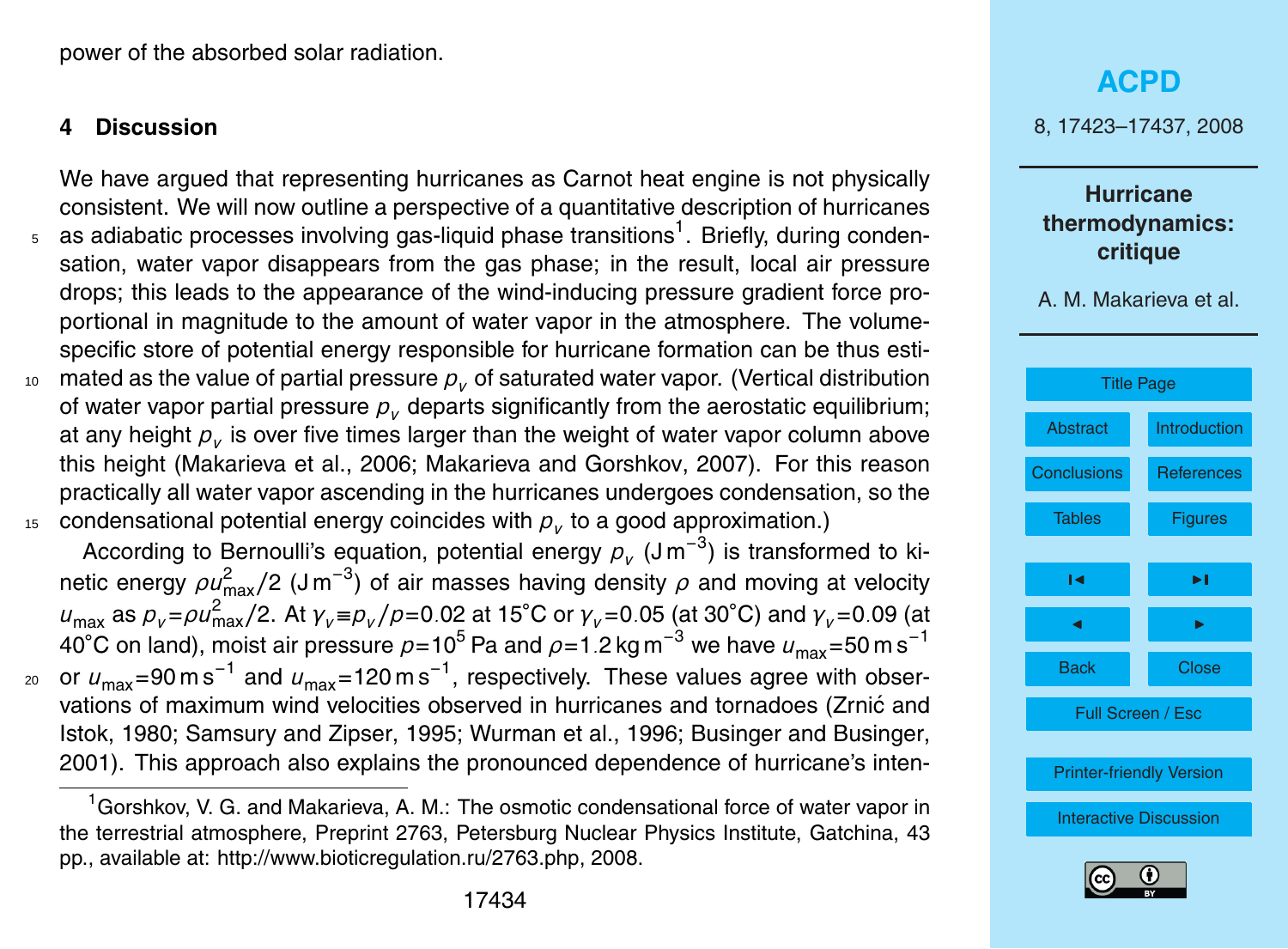sity on surface temperature.

Hurricanes and tornadoes could be compared to an explosion reversed and prolonged in time. In the ordinary explosion potential energy concentrated in the explosion center is released in a burst, making local air pressure rise sharply and causing <sup>5</sup> dynamic air movement in the direction away from the explosion center. Conversely, condensation of saturated water vapor within the column of ascending air in hurricanes and tornadoes leads to a sharp drop of local air pressure. This further enhances the ascending motion of yet accelerating air masses, as well as the compensating radial fluxes of moist air incoming to the area where the process of condensation is most <sup>10</sup> intensive. Water vapor contained in the incoming air undergoes condensation in the same area; this sustains the pressure difference between the hurricane center and its environment. Hurricane could also be compared to a black hole, which sucks the

surrounding air into the center, where it partially "annihilates" due to condensation of water vapor and its disappearance from the gas phase. Thus, hurricane is an "anti-<sup>15</sup> explosion". While in explosion the gas phase appears from either liquid or solid phase, in hurricanes and tornadoes, conversely, the gas phase of water vapor partially disappears from air due to condensation.

Unlike in explosion, the velocity of air masses in hurricanes and tornadoes is significantly lower than the velocity of thermal molecular motion. In consequence, all air <sup>20</sup> volumes are in thermodynamic equilibrium, so that air pressure, temperature and density within the hurricane conform to equilibrium thermodynamics. The driving force of all hurricane processes is a rapid release, as in compressed spring, of potential energy previously accumulated in the form of saturated water vapor in the atmospheric column during a prolonged period of water vapor evaporation under the action of the absorbed

<sup>25</sup> solar radiation. Since the power of the practically instantaneous energy release in the hurricane greatly exceeds the power of energy exchange with the environment, all hurricane processes can be described as adiabatic. The outlined approach predicts that high wind velocities can develop anywhere in the atmosphere (over land as well as over the ocean), where absolute humidity is high and the process of condensation

### **[ACPD](http://www.atmos-chem-phys-discuss.net)**

8, 17423–17437, 2008

### **Hurricane thermodynamics: critique**



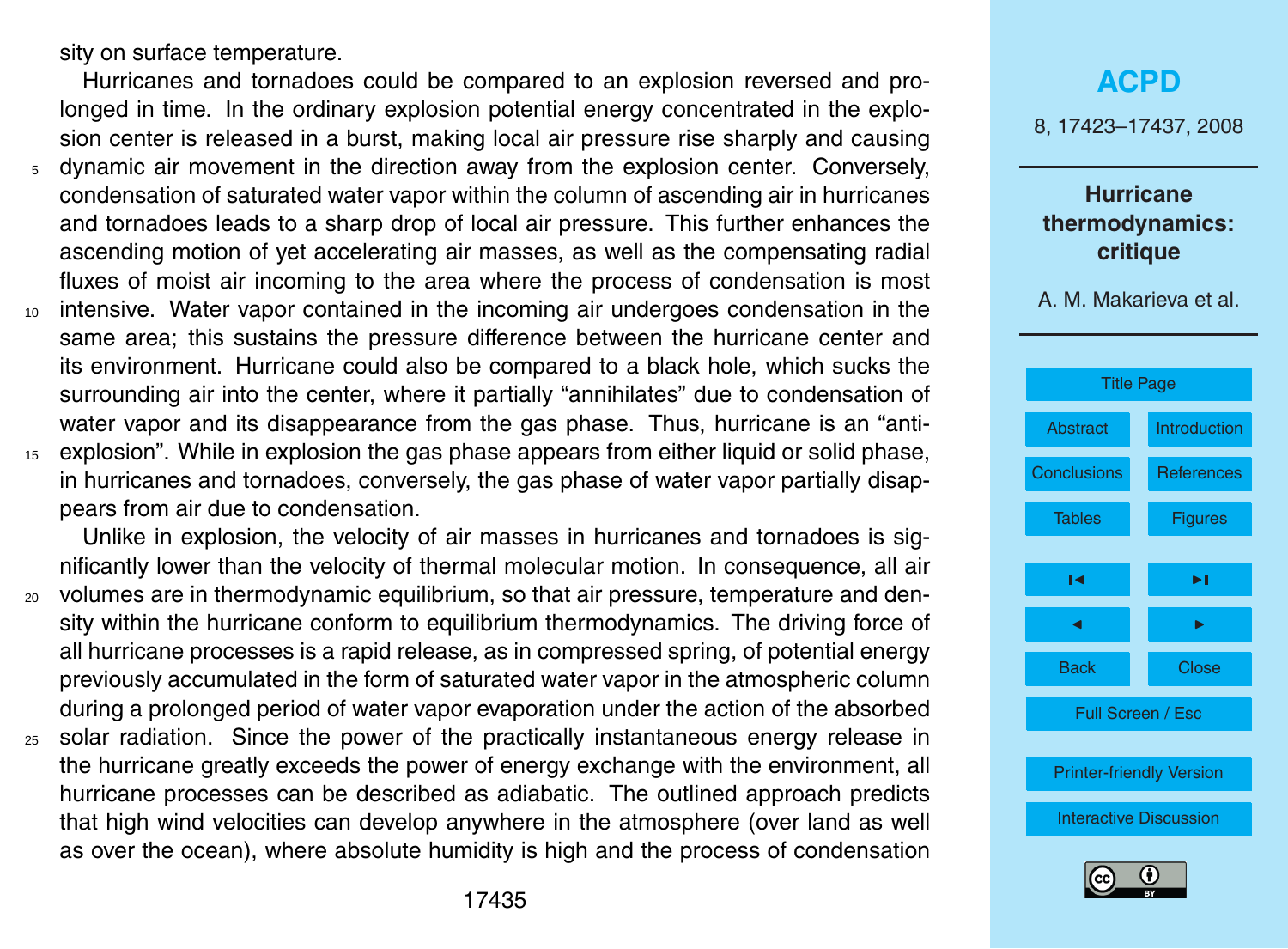<span id="page-13-0"></span>is spatially non-homogeneous. It thus provides a unifying theoretical framework for understanding both hurricanes and tornadoes.

*Acknowledgements.* This work is partially supported by NSF and UC Agricultural Experiment Station.

#### <sup>5</sup> **References**

- Bister, M. and Emanuel, K. A.: Dissipative heating and hurricane intensity, Meteorol. Atmos. Phys., 65, 233–240, 1998. [17426,](#page-3-0) [17431,](#page-8-0) [17432](#page-9-0)
- Businger, S. and Businger, J. A.: Viscous dissipation of turbulence kinetic energy in storms, J. Atmos. Sci., 58, 3793–3796, 2001. [17424,](#page-1-0) [17432,](#page-9-0) [17434](#page-11-0)
- <sup>10</sup> Eastin, M. D., Gray, W. M., and Black, P. G.: Buoyancy of convective vertical motions in the inner core of intense hurricanes. Part I: General statistics, Mon. Weather Rev., 133, 188– 208, 2005. [17433](#page-10-0)
	- Emanuel, K. A.: An air-sea interaction theory for tropical cyclones. Part I: Steady-state maintenance, J. Atmos. Sci., 43, 585–604, 1986. [17426](#page-3-0)
- <sup>15</sup> Emanuel, K. A.: The theory of hurricanes, Annu. Rev. Fluid Mech., 23, 179–196, 1991. [17424,](#page-1-0) [17426,](#page-3-0) [17427,](#page-4-0) [17429,](#page-6-0) [17430](#page-7-0)
	- Emanuel, K. A.: Sensitivity of tropical cyclones to surface exchange coefficients and a revised steady-state model incorporating eye dynamics, J. Atmos. Sci., 52, 3969–3976, 1995. [17426,](#page-3-0) [17430](#page-7-0)
- <sup>20</sup> Emanuel, K. A.: Tropical cyclones, Annu. Rev. Earth Planet. Sci., 31, 75–104, 2003. [17424,](#page-1-0) [17426,](#page-3-0) [17427,](#page-4-0) [17431](#page-8-0)
	- Emanuel, K. A.: Divine wind: The history and science of hurricanes, Oxford University Press, New York, 2005. [17426,](#page-3-0) [17427,](#page-4-0) [17431](#page-8-0)

Emanuel, K. A.: Hurricanes: Tempests in a greenhouse, Phys. Today, 59, 74–75, 2006. [17424,](#page-1-0) <sup>25</sup> [17426,](#page-3-0) [17427,](#page-4-0) [17431](#page-8-0)

Hatzianastassiou, N., Matsoukas, C., Fotiadi, A., Pavlakis, K. G., Drakakis, E., Hatzidimitriou, D., and Vardavas, I.: Global distribution of Earth's surface shortwave radiation budget, Atmos. Chem. Phys., 5, 2847–2867, 2005,

[http://www.atmos-chem-phys.net/5/2847/2005/.](http://www.atmos-chem-phys.net/5/2847/2005/) [17433](#page-10-0)

8, 17423–17437, 2008

**Hurricane thermodynamics: critique**